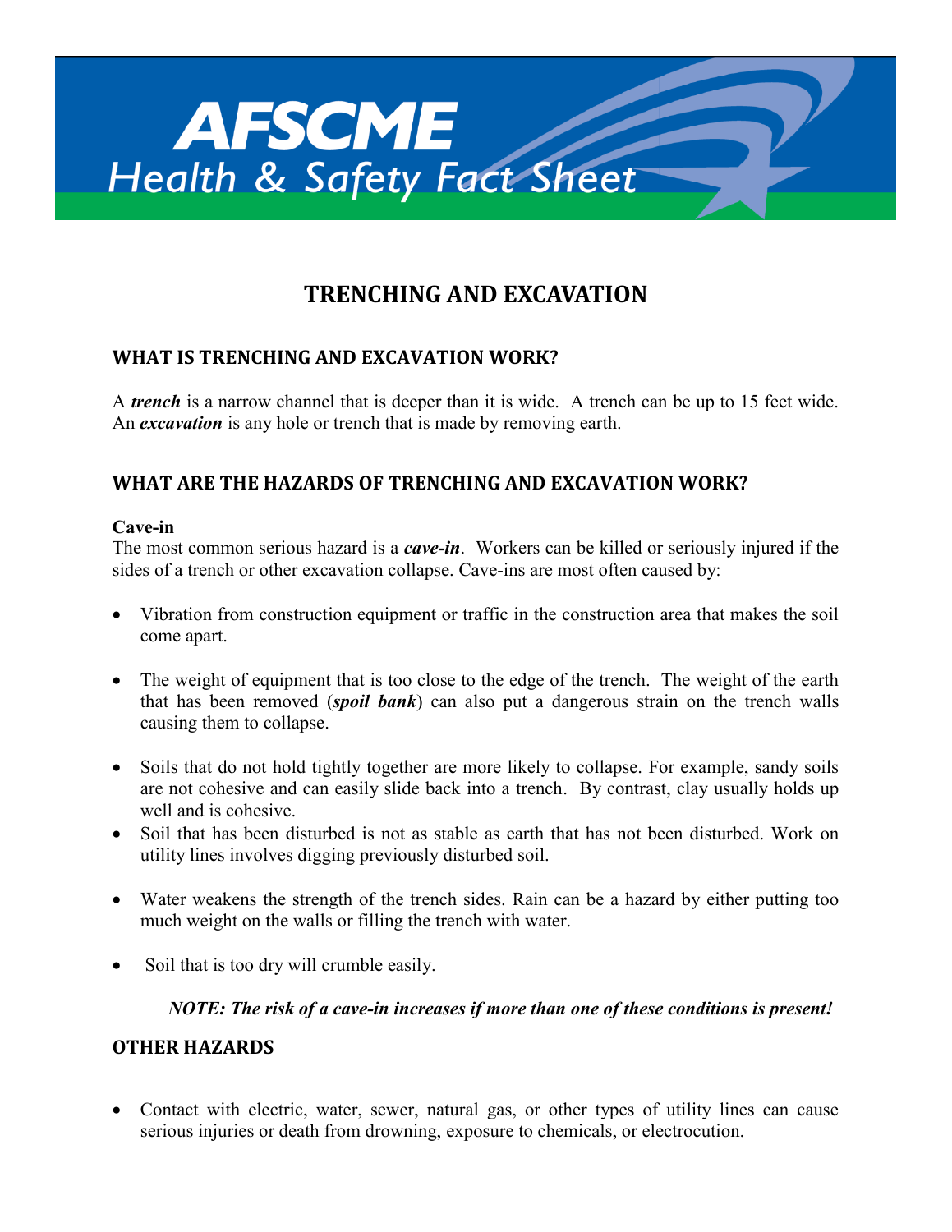- Toxic gases can be released during digging. Trenches should be treated as a confined space and the air should be tested and monitored This is very important for bell-bottom types of excavation.
- Working in or near traffic puts workers at risk of being struck by vehicles.

#### **WHO IS AT RISK?**

AFSCME members who repair water, sewer, and other utility lines, build roads, and perform other digging operations are at risk. Each year, as many as 400 workers are killed and another 4,000 are injured during trenching and shoring operations.

## **WHAT CAN BE DONE TO PROTECT WORKERS?**

- Determine risks before the work begins. A competent person must evaluate the possible dangers before the work begins and until the operation is completed. The person must know the risks posed by the soil that will be disturbed. The operation must be watched at all times because the danger can increase when it rains or other conditions change.
- Use protective systems for any trench or other excavation that is 5 feet or more deep. Excavations that are less than five feet deep may also require a protective system if the competent person on site feels there is a possibility of cave-in. Protective systems include:
	- *Sloping* means the sides of the hole open out from the excavation. The type of soil determines the required angle. Sloping is less practical for deeper digs.



*Benching* is similar to sloping with steps cut into sides of the trench.



*NOTE: A registered engineer MUST approve sloping and benching systems in excavations greater than 20 feet in depth!*

2